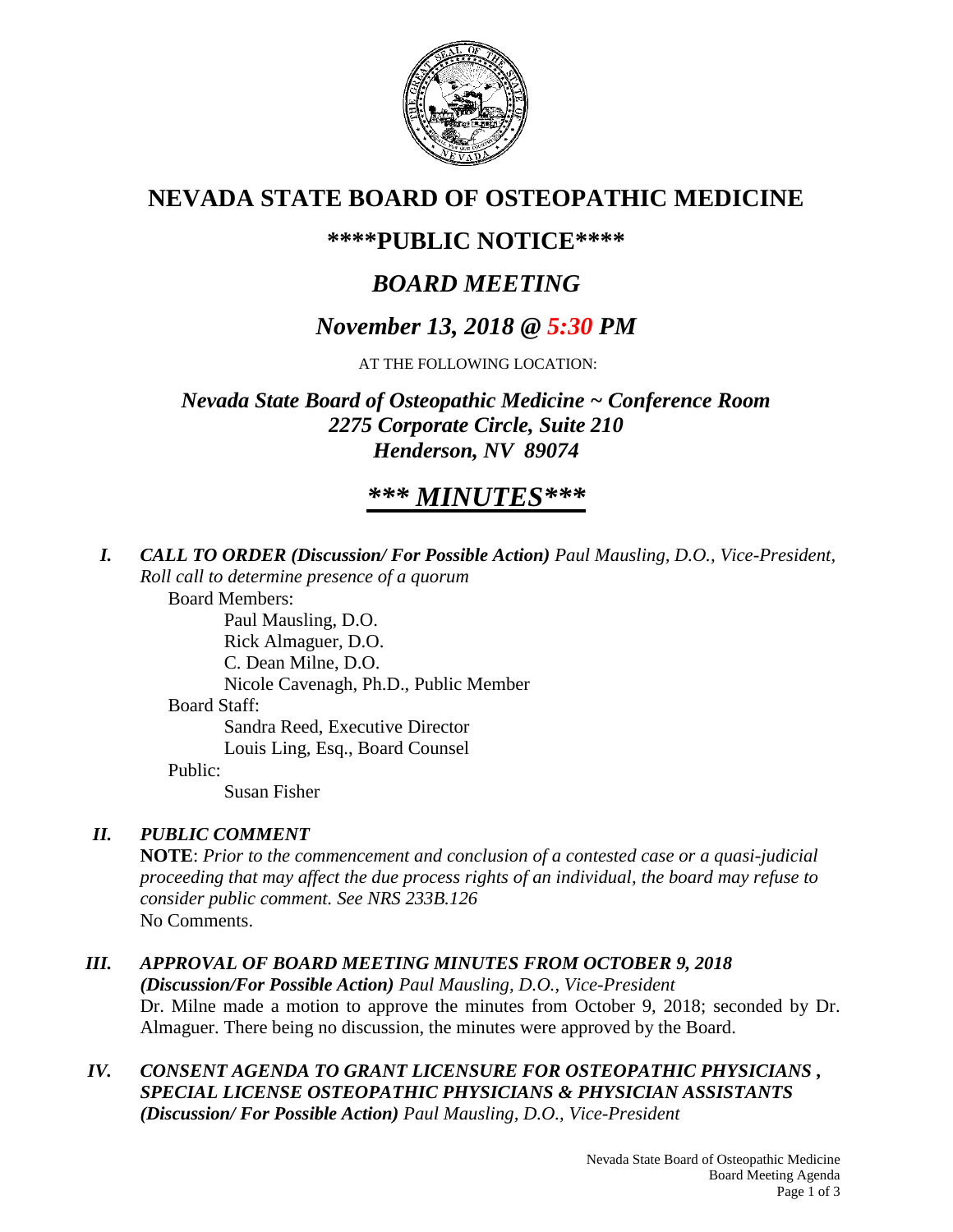Under this item the Board may consider the recommendations of the Executive Director and/or President/Vice President to grant licensure to the below listed applicants. The Board may remove any applicant's name from the consent motion, but may not discuss the contents of the application for licensure without the applicant present following proper notice pursuant to the open meeting law.

**Osteopathic Physician Name Specialty** Eric Cheung, D.O. Internal Medicine Ryan Dalisky, D.O. General Surgery

**Special Licenses NRS.633.411**:

Kolton Fraser, D.O. Kingman/Sunrise Timothy Nguyen, D.O. Kingman/Sunrise There was a motion to approve the licensees as written by Dr. Cavenagh; seconded by Dr. Milne. There being no discussion, the Board approved licensure.

### *V. +CONSIDERATION/APPROVAL OF SETTLEMENT AGREEMENT AND ORDER REGARDING STEVEN GUNNELL, D.O., IBM SAMIR PANCHOLI, D.O.,*

*(Discussion/For Possible Action) NOTE: The Board may go into closed session pursuant to NRS 241.030 to move to a closed session because the discussion may involve this licensee's character, alleged misconduct, professional competence, or similar items. Paul Mausling, D.O., Vice-President*

Ms. Reed explained the settlement agreement order (SAO) to the Board. A \$250 fine was issued to Dr. Gunnell for the non-reporting of a malpractice claim and \$250 in administrative/legal costs. Dr. Gunnell has agreed to the SAO, and will pay the \$500 fine and administrative/legal costs within thirty days. A motion was made by Dr. Mausling to approve the agreement, seconded by Dr. Milne, and approved by the Board.

*VI. CONSIDERATION/APPROVAL OF FY 2017-2018 AUDIT AS REQUIRED PER NRS 218G.400, (Discussion/For Possible Action) Paul Mausling, D.O., Vice-President* Ms. Reed stated that the auditors have completed their audit report for FY 2017-2018. A motion was made by Dr. Milne to approve the audit, seconded by Dr. Cavenagh and approved by the Board.

#### *VII. CONSIDERATION OF POTENTIAL REVISIONS OR AMENDMENTS TO BOARD MEMBER MANUAL AND EMPLOYEE HANDBOOK, (Discussion/For Possible Action) Paul Mausling, D.O., Vice-President*

Mr. Ling explained the revisions suggested by one Board Member related to the personnel section of both the Board Members' Manual and the Employee Handbook. A motion to approve the language as presented in the two manuals was made by Dr. Cavenagh, seconded by Dr. Almaguer, and approved by the Board.

## *VIII. EXECUTIVE DIRECTOR'S REPORT*

- a. Financial Statements
- b. Licensing

#### *IX. LEGAL REPORT (Discussion/Action) by Louis Ling, Board Counsel and/or Rosalie Bordelove, Deputy Attorney General*

Mr. Ling stated that there are no changes to report in the Dr. Marian Orr case. Mr. Ling explained that he will be bringing to the next Board meeting an amendment to his contract with the Board, increasing the payments and extending the timeline of the contract. Mr. Ling explained the a recent ruling by the Supreme Court involving the Board of Medical Examiners, which may impact the Board of Osteopathic Medicine as well.